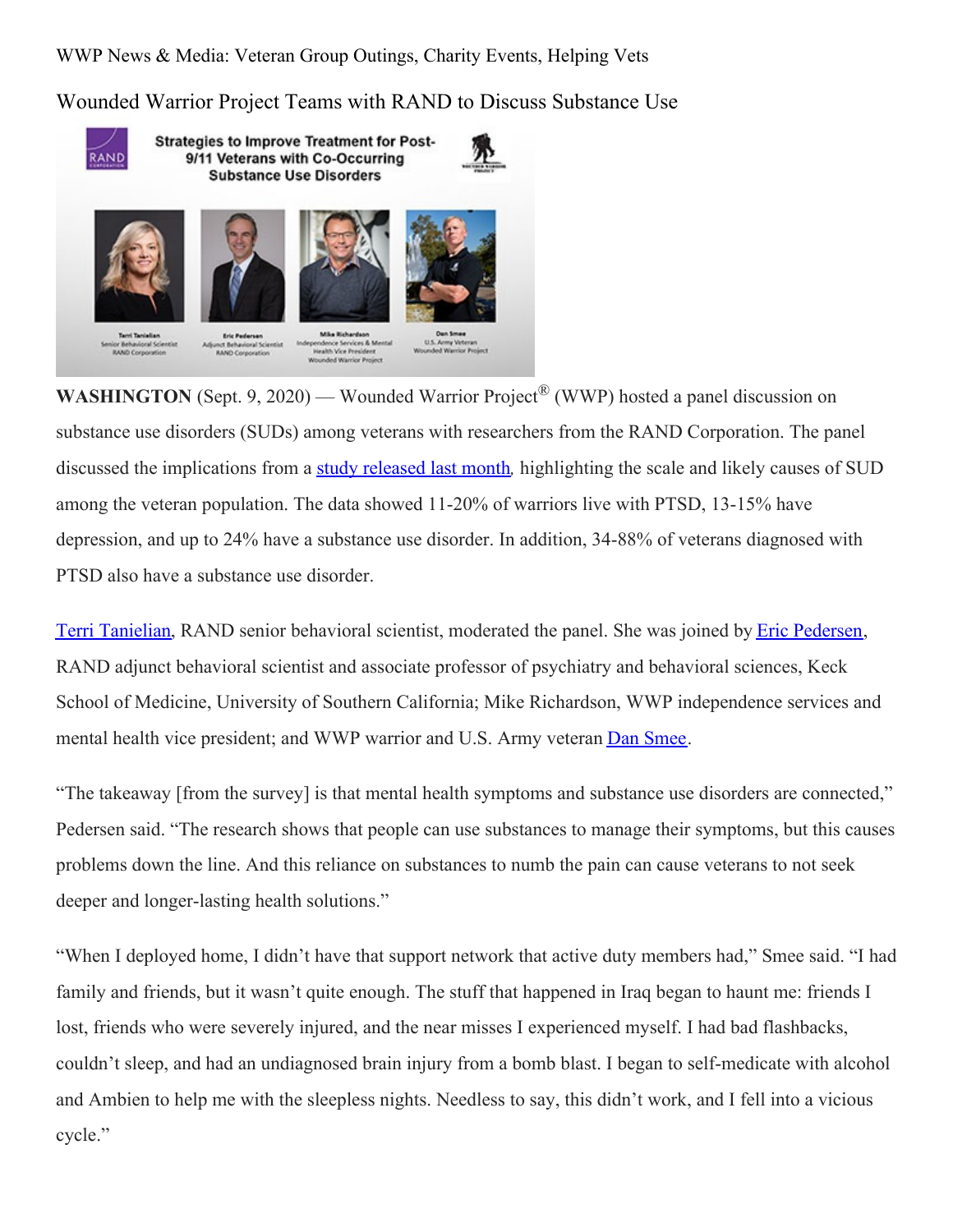Smee eventually connected with WWP, which provided him and his family with critically needed support and helped him in his recovery.

"Everything we do at Wounded Warrior Project is geared toward helping warriors and their families thrive and succeed in life," Richardson said. "But we're always looking to improve this. And as Dan shared in his story, and as we've seen in our Annual Warrior Surveys, and as warriors have shared with our staff at program events or Warrior Care [Network](https://www.woundedwarriorproject.org/programs/warrior-care-network)<sup>®</sup> outpatient programs, we know that unhealthy substance use is prevalent in our warrior population, and it's a significant barrier to care."

According to Richardson, much of the SUD treatment offered in the past has been reactive instead of proactive.

"We partnered with RAND to see what trends are emerging or what the real data says about what solutions could be," Richardson said. "The same treatments don't work for everyone, and integrated treatment approaches are one of the best ways we can address these challenges. We see these innovative approaches taking place at the four academic medical centers we partner with at Warrior Care Network."

Recommendations discussed during the panel include:

- Screen for co-occurring disorders and offer treatment programs for veterans.
- Offer evidence-based integrated treatments that target SUD and co-occurring mental health disorders.
- Regularly evaluate substance use and mental health outcomes throughout treatment to ensure both needs are being addressed.
- Incorporate and accommodate veterans' treatment preferences.
- Provide patients with a clear aftercare plan to prevent relapse.
- Consider policies to expand capacity at VA medical centers and VA-affiliated facilities.
- Implement policies to decrease barriers to accessing care, and provide incentives for treatment facilities to offer evidence-based treatments.
- Support research on the effectiveness of telehealth programs to reduce barriers to care for veterans with co-occurring disorders.
- Increase early prevention efforts to help veterans avoid developing chronic mental health or substance problems.

To read the full RAND report and the complete list of challenges and recommendations, [click](https://www.rand.org/pubs/research_reports/RR4354.html) here.

**Contact:** Mattison Brooks — Communications Specialist, Government & Community Relations

[mbrooks@woundedwarriorproject.org](mailto:mbrooks@woundedwarriorproject.org), 202.969.1120

## **About Wounded Warrior Project**